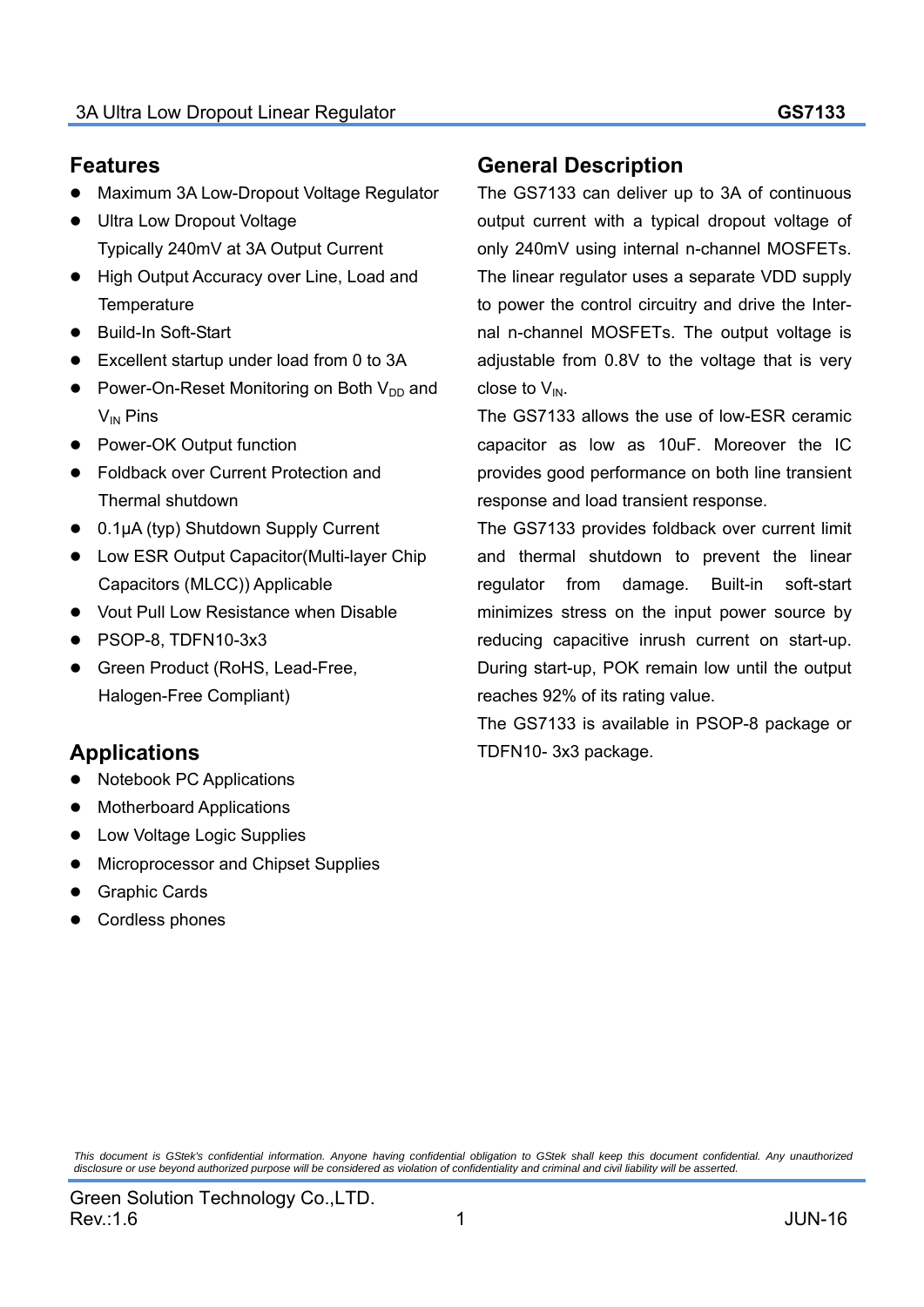# **Typical Application**



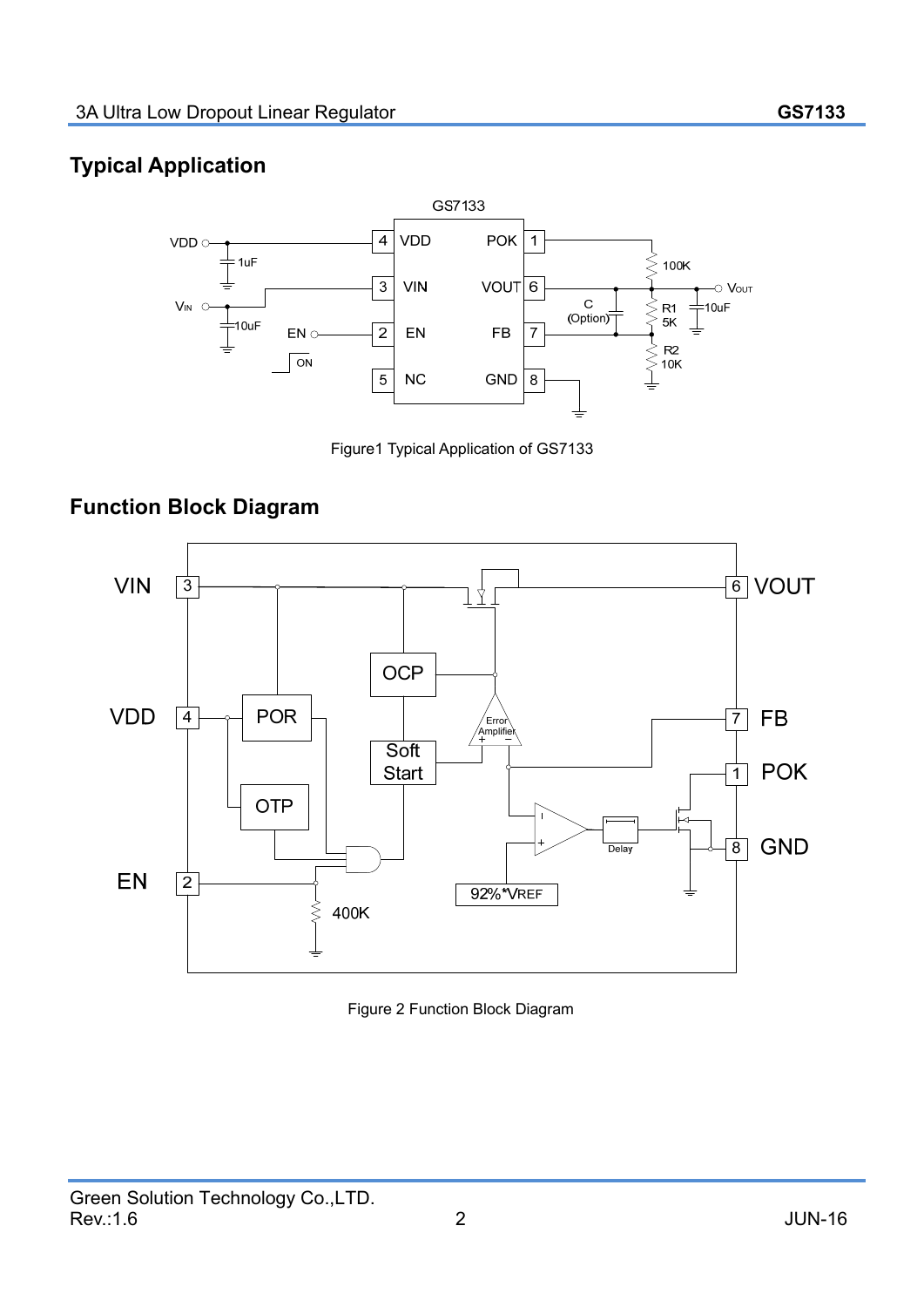# **Pin Configuration**



# **Pin Descriptions**

| <b>PIN Descriptions</b> |            |            |          |                                                                                                                                                                           |  |  |
|-------------------------|------------|------------|----------|---------------------------------------------------------------------------------------------------------------------------------------------------------------------------|--|--|
| Pin No.                 |            | Name       | I/O type | <b>Pin Function</b>                                                                                                                                                       |  |  |
| PSOP8                   | TDFN10-3x3 |            |          |                                                                                                                                                                           |  |  |
|                         | 5          | POK.       | $\Omega$ | Open drain output. Setting high impedance once V <sub>OUT</sub><br>reaches 92% of its rating voltage                                                                      |  |  |
| $\overline{2}$          | 6          | EN         |          | Chip Enable (active high). The device will be shutdown if<br>this pin is left open.                                                                                       |  |  |
| 3                       | 7,8,9      | <b>VIN</b> |          | Input Voltage. Large bulk capacitance should be placed<br>closely to this pin. A $10\mu$ F ceramic capacitor is<br>recommended at this pin.                               |  |  |
| 4                       | 10         | <b>VDD</b> |          | Supply voltage for control circuit. A 3V to 5V supply voltage<br>for control circuit is recommended and supply voltage<br>should be 1.5V higher than the output voltage.  |  |  |
| $5\phantom{.0}$         |            | <b>NC</b>  |          | Not connected                                                                                                                                                             |  |  |
| 6                       | 1,2,3      | VOUT       | O        | Output Voltage. The power output of the device.                                                                                                                           |  |  |
| 7                       | 4          | FB         |          | Feedback Voltage. This pin is connected to the center tap of<br>an external resistor divider network to set the output voltage<br>as $V_{\text{OUT}} = 0.8(R1 + R2)/R2$ . |  |  |
| 8                       | 11         | <b>GND</b> |          | Ground.                                                                                                                                                                   |  |  |
|                         |            |            |          |                                                                                                                                                                           |  |  |

 $\mathscr{S}$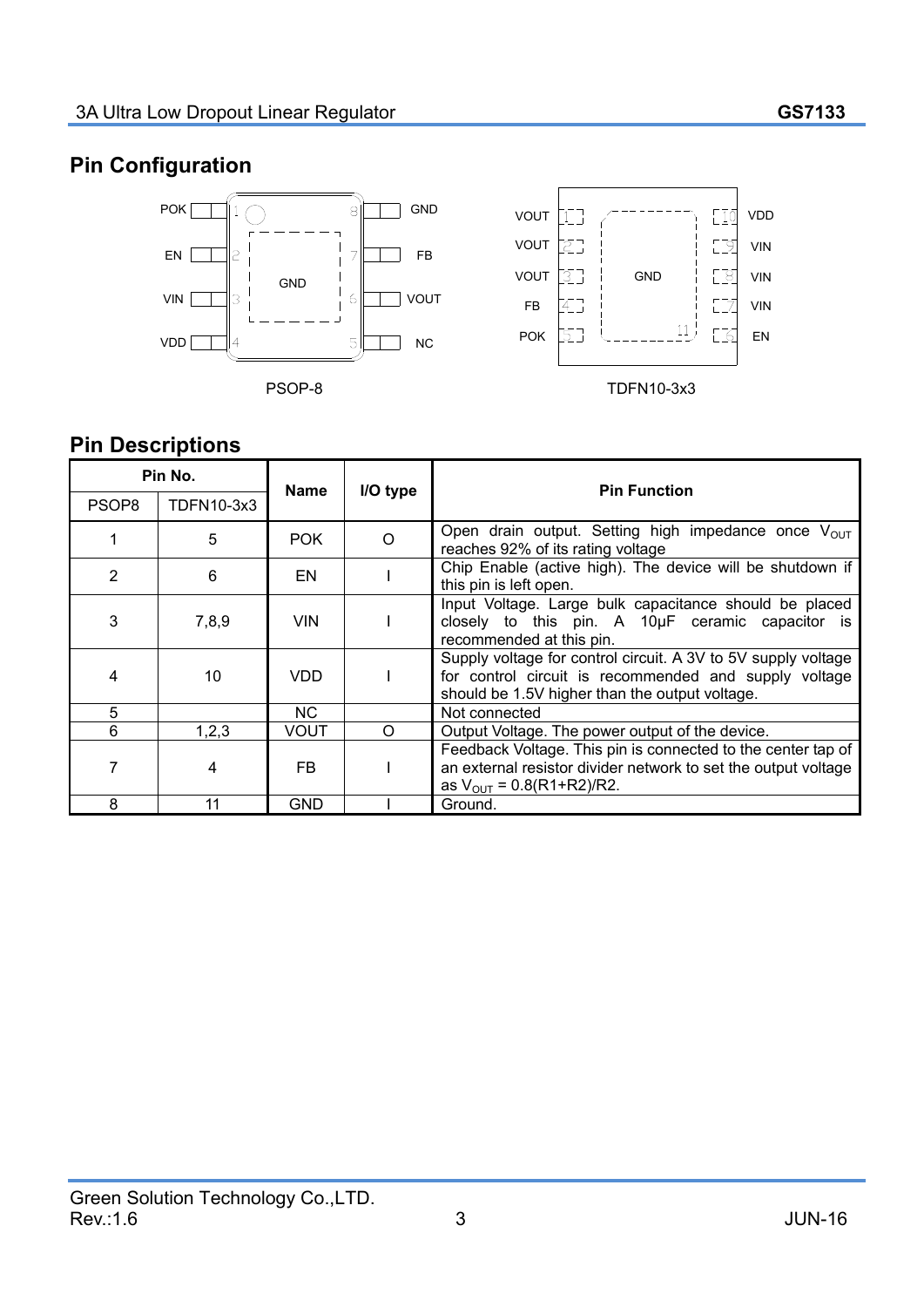# **Ordering Information**

0. Function

| <b>GS7133S PP-R</b> |  |  |
|---------------------|--|--|
|                     |  |  |

2. Shipping

|             | 1. Package  | ◢                                                                  |
|-------------|-------------|--------------------------------------------------------------------|
| <b>No</b>   | <b>Item</b> | <b>Contents</b>                                                    |
| $\mathbf 0$ | Function    | Unmarked: Soft Start= 1.5ms<br>A: Soft Start= 2.0ms<br>-A: For AMD |
| 1           | Package     | <b>SO: PSOP-8(B)</b><br>TD: TDFN10-3x3                             |
| 2           | Shipping    | R: Tape & Reel                                                     |

Example: GS7133 Soft Start= 1.5ms PSOP-8(B) Tape & Reel ordering information is"GS7133SO-R"

### **Absolute Maximum Rating (Note 1)**

| <b>Absolute Maximum Rating (Note 1)</b>             |                        |                                      |              |
|-----------------------------------------------------|------------------------|--------------------------------------|--------------|
| <b>Parameter</b>                                    | Symbol                 | <b>Limits</b>                        | <b>Units</b> |
| <b>Supply Voltage</b>                               | $\mathcal{W}$          | $-0.3 < V_{IN} < 6$                  | V            |
| <b>Control Voltage</b>                              | <b>V</b> <sub>DD</sub> | $-0.3 < V_{DD} < 6$                  | V            |
| <b>Output Voltage</b>                               | $V_{\text{OUT}}$       | $-0.3 < V_{OUT} < 5$                 | V            |
| EN, FB, POK                                         |                        | $-0.3 < (V_{EN} V_{FB} V_{POK}) < 6$ | V            |
| Package Power Dissipation at $T_A \leq 25^{\circ}C$ | $P_{D_PSOP-8}$         | 1333                                 | mW           |
| Package Power Dissipation at $T_A \leq 25^{\circ}C$ | $P_{D_TDPN10-3X3}$     | 1670                                 | mW           |
| Junction Temperature                                | $T_{\text{J}}$         | $-45 \sim 150$                       | $^{\circ}C$  |
| Storage Temperature                                 | $T_{\mathtt{STG}}$     | $-65 - 150$                          | $^{\circ}C$  |
| Lead Temperature (Soldering) 10S                    | $T_{LEAD}$             | 260                                  | $^{\circ}$ C |
| ESD (Human Body Mode) (Note 2)                      | $VESD_HBM$             | 2K                                   | V            |
| ESD (Machine Mode) (Note 2)                         | $V_{ESD\_MM}$          | 200                                  | V            |

# **Thermal Information (Note 3)**

| <b>Parameter</b>                              | Symbol                             | Limits | <b>Units</b>  |
|-----------------------------------------------|------------------------------------|--------|---------------|
| <b>Thermal Resistance Junction to Ambient</b> | $\theta$ ja_psop-8                 | 75     | $\degree$ C/W |
| Thermal Resistance Junction to Case           | $\theta_{\text{JC }P\text{SOP-8}}$ | 12     | $\degree$ C/W |
| Thermal Resistance Junction to Ambient        | $\theta$ JA TDFN10-3X3             | 60     | $\degree$ C/W |
| Thermal Resistance Junction to Case           | $\theta$ JC TDFN10-3X3             | 5      | $\degree$ C/W |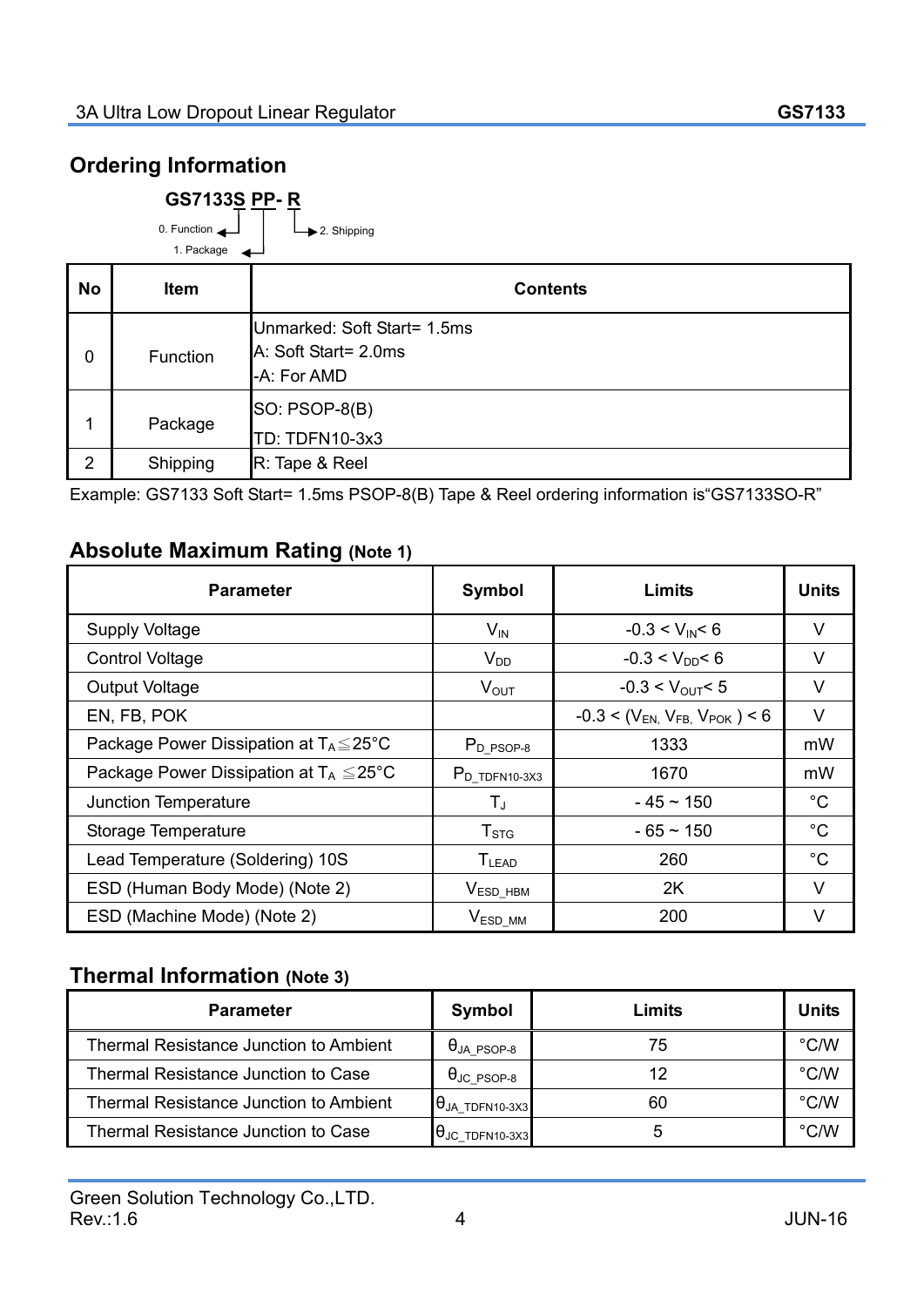# **Recommend Operating Condition (Note 4)**

| <b>Parameter</b>           | Symbol          | Limits                                                   | <b>Units</b> |
|----------------------------|-----------------|----------------------------------------------------------|--------------|
| <b>Supply Voltage</b>      | V <sub>IN</sub> | $1.0 < V_{\text{IN}} < \text{Min}\{5.2, V_{\text{DD}}\}$ |              |
| <b>Control Voltage</b>     | $V_{DD}$        | $3.0 < V_{DD} < 5.5$                                     |              |
| Junction Temperature       | ر ا             | $-40 \sim 125$                                           | $^{\circ}C$  |
| <b>Ambient Temperature</b> | ΙA              | $-40 \sim 85$                                            | $^{\circ}C$  |

# **Electrical Characteristics**

 $(V_{IN} = V_{OUT} + 0.5V, V_{EN} = V_{DD} = 5V, C_{IN} = C_{OUT} = 10uF, T_A = T_J = -40 \sim 125^{\circ}C)$ 

| <b>Parameter</b>                            | Symbol                                | <b>Conditions</b>                                                                           | Min.   | Typ. | Max.                           | <b>Units</b> |
|---------------------------------------------|---------------------------------------|---------------------------------------------------------------------------------------------|--------|------|--------------------------------|--------------|
| <b>Supply Voltage Section</b>               |                                       |                                                                                             |        |      |                                |              |
| V <sub>DD</sub> Operation Voltage<br>Range  | <b>V<sub>DD</sub></b>                 | V <sub>DD</sub> Input Range, V <sub>OUT</sub> =V <sub>REF</sub>                             | 3.0    |      | 5.5                            | $\vee$       |
| V <sub>IN</sub> Operation Voltage<br>Range  | $V_{IN}$                              | V <sub>IN</sub> Input Range, V <sub>OUT</sub> =VREE                                         | 1.0    |      | $Min{5.2}$<br>,V <sub>DD</sub> | $\vee$       |
| Quiescent current                           | lo                                    | $V_{DD}$ = $V_{IN}$ = $V_{EN}$ =5 $V$ , $V_{OUT}$ =0A,<br>$V_{\text{OUT}} = V_{\text{REF}}$ |        | 1.0  | 1.5                            | mA           |
| <b>VDD Input current</b>                    | <b>I</b> <sub>VDD</sub>               | $V_{DD} = V_{IN} = V_{EN} = 5V$ , $I_{OUT} = 0A$ ,<br>VOUT <sup>=VREE</sup>                 |        | 1.0  | 1.5                            | mA           |
| <b>Control Input Current</b><br>in Shutdown | V <sub>DD_SD</sub>                    | $V_{DD} = V_{IN} = 5.0 V,$ $V_{OUT} = 0 A,$<br>$V_{EN} = 0V$                                |        | 1.0  | 10                             | uA           |
| V <sub>DD</sub> POR Threshold               | <b>VDDRTH</b>                         |                                                                                             | 2.4    | 2.7  | 3                              | $\vee$       |
| V <sub>DD</sub> POR Hysteresis              |                                       |                                                                                             | 0.15   | 0.2  |                                | V            |
| V <sub>IN</sub> POR Threshold               | $V_{INRTH}$                           |                                                                                             | 0.55   | 0.75 | 0.95                           | $\vee$       |
| V <sub>IN</sub> POR Hysteresis              |                                       |                                                                                             | 0.13   | 0.20 |                                | V            |
| <b>Output Voltage</b>                       |                                       |                                                                                             |        |      |                                |              |
| Reference Voltage                           | $V_{REF}$                             | $I_{\text{OUT}}$ =1mA, $V_{\text{OUT}}$ = $V_{\text{REF}}$                                  | 0.784  | 0.8  | 0.816                          | $\vee$       |
| <b>Output Voltage</b><br>Accuracy           |                                       |                                                                                             | $-2.0$ |      | $+2.0$                         | $\%$         |
| Line Regulation $(V_{DD})$                  | $\vartriangle$ $V_{\text{LINE\_YDD}}$ | $V_{DD}$ =4V to 5V, $I_{OUT}$ =1mA,<br>VOUT=VREF, VIN=2V                                    |        | 0.03 | 0.2                            | %            |
| Line Regulation $(V_{IN})$                  | $\vartriangle$ $V_{\text{LINE\_IN}}$  | $V_{IN} = 1.2V$ to 5V, $I_{OUT} = 1mA$ ,<br>VOUT=VREF                                       |        | 0.01 | 0.1                            | $\%$         |
| Load Regulation<br>(Note 5)                 | $\triangle$ $V_{\text{LOAD}}$         | $I_{\text{OUT}}$ =1mA to 3 A, $V_{\text{OUT}}=V_{\text{REF}}$                               |        | 0.1  | 1.5                            | $\%$         |
| V <sub>OUT</sub> Pull Low<br>Resistance     |                                       | $V_{DD} = V_{IN} = 5.0 V$ , $V_{FN} = 0 V$                                                  |        | 130  |                                | Ω            |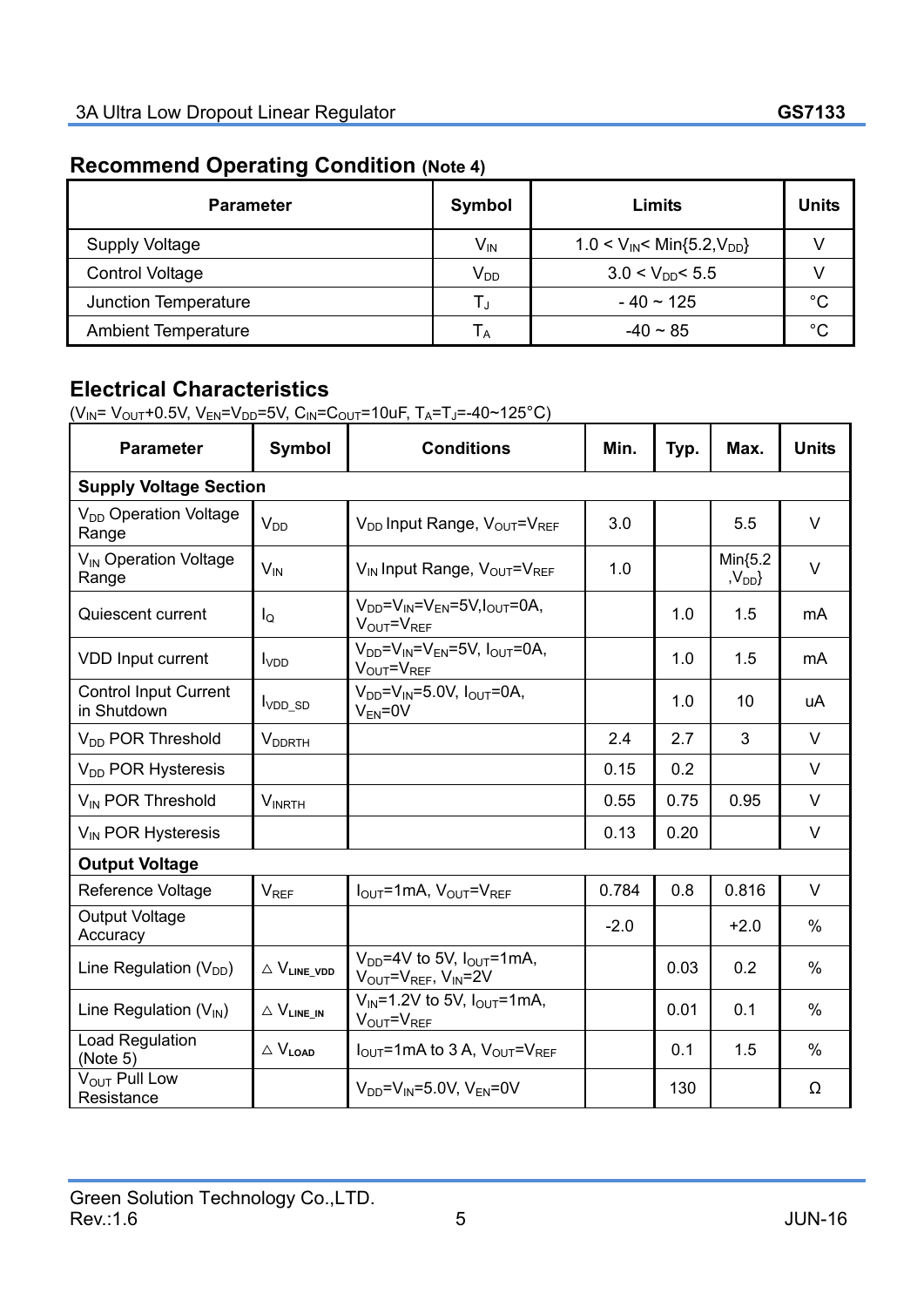| <b>Dropout Voltage</b>                                 |                              |                          |                                                       |     |     |     |               |
|--------------------------------------------------------|------------------------------|--------------------------|-------------------------------------------------------|-----|-----|-----|---------------|
| <b>Dropout Voltage</b><br>(Note 6)                     |                              |                          | $V_{\text{OUT}}=V_{\text{REF}}$ , $I_{\text{OUT}}=2A$ |     | 170 | 210 | mV            |
|                                                        |                              | <b>V</b> <sub>DROP</sub> | $V_{OUT} = V_{REF}$ , $I_{OUT} = 3A$                  |     | 260 | 320 | mV            |
| <b>Protection</b>                                      |                              |                          |                                                       |     |     |     |               |
| <b>Current Limit</b>                                   |                              | <b>ILIM</b>              | $V_{DD} = V_{IN} = V_{FN} = 5V$ , $V_{OUT} = V_{REF}$ |     | 3.8 |     | A             |
| <b>Short Circuit Current</b>                           |                              | <b>IFOLDBACK</b>         | $V_{\text{OUT}}$ <0.2V                                |     | 100 |     | mA            |
| <b>Thermal Shutdown</b><br>Temperature                 |                              | $T_{SD}$                 | T <sub>J</sub> Rising                                 |     | 160 |     | $^{\circ}C$   |
| <b>Thermal Shutdown</b><br><b>Returned Temperature</b> |                              |                          |                                                       |     | 110 |     | $^{\circ}C$   |
| <b>Enable</b>                                          |                              |                          |                                                       |     |     |     |               |
| EN                                                     | Logic-Low<br>Voltage         |                          | $V_{DD} = 5V$                                         |     |     | 0.6 | $\vee$        |
| Threshold                                              | Logic-High<br>Voltage        |                          | $V_{DD} = 5V$                                         | 1.4 |     |     | V             |
| <b>EN Input Bias Current</b>                           |                              | $I_{EN}$                 | $V_{FN} = 5V$                                         |     | 12  | 20  | uA            |
| Soft start time                                        |                              |                          |                                                       |     |     |     |               |
| $V_{\text{OUT}}$ Soft start time                       |                              |                          | For GS7133, GS7133-A                                  |     | 1.5 |     | ms            |
|                                                        |                              |                          | For GS7133A                                           |     | 2.0 |     | ms            |
| <b>Power Good</b>                                      |                              |                          |                                                       |     |     |     |               |
| PGOOD Rising<br>Threshold                              |                              |                          | V <sub>REF</sub> Rising                               |     | 92  |     | $\frac{0}{0}$ |
| <b>PGOOD Hysteresis</b>                                |                              |                          | V <sub>REF</sub> falling                              |     | 8   |     | $\frac{0}{0}$ |
|                                                        | <b>PGOOD Sink Capability</b> |                          | $l_{PGOOD} = 1mA$                                     |     | 0.2 | 0.4 | $\vee$        |
| PGOOD Delay                                            |                              |                          | $-40^{\circ}$ C ~125 $^{\circ}$ C                     |     | 1.7 |     | ms            |

- **Note 1**. Stresses listed as the above "Absolute Maximum Ratings" may cause permanent damage to the device. These are for stress ratings. Functional operation of the device at these or any other conditions beyond those indicated in the operational sections of the specifications is not implied. Exposure to absolute maximum rating conditions for extended periods may remain possibility to affect device reliability.
- **Note 2.** Devices are ESD sensitive. Handling precaution recommended.
- **Note 3.**  $\theta_{JA}$  is measured in the natural convection at  $T_A=25^{\circ}$ C on a high effective thermal conductivity test board (4 Layers, 2S2P) of JEDEC 51-7 thermal measurement standard. The case point of  $\theta_{\text{JC}}$  is on the expose pad for PSOP-8 package.
- **Note 4.** The device is not guaranteed to function outside its operating conditions.
- **Note 5.** Regulation is measured at constant junction temperature by using a 2ms current pulse. Devices are tested for load regulation in the load range from 1mA to 3A.
- **Note 6.** The Dropout voltage is defined as  $V_{\text{IN}}V_{\text{OUT}}$ , which is measured when  $V_{\text{OUT}}$  is 0.98\* $V_{\text{OUT}(\text{NORMAL})}$ .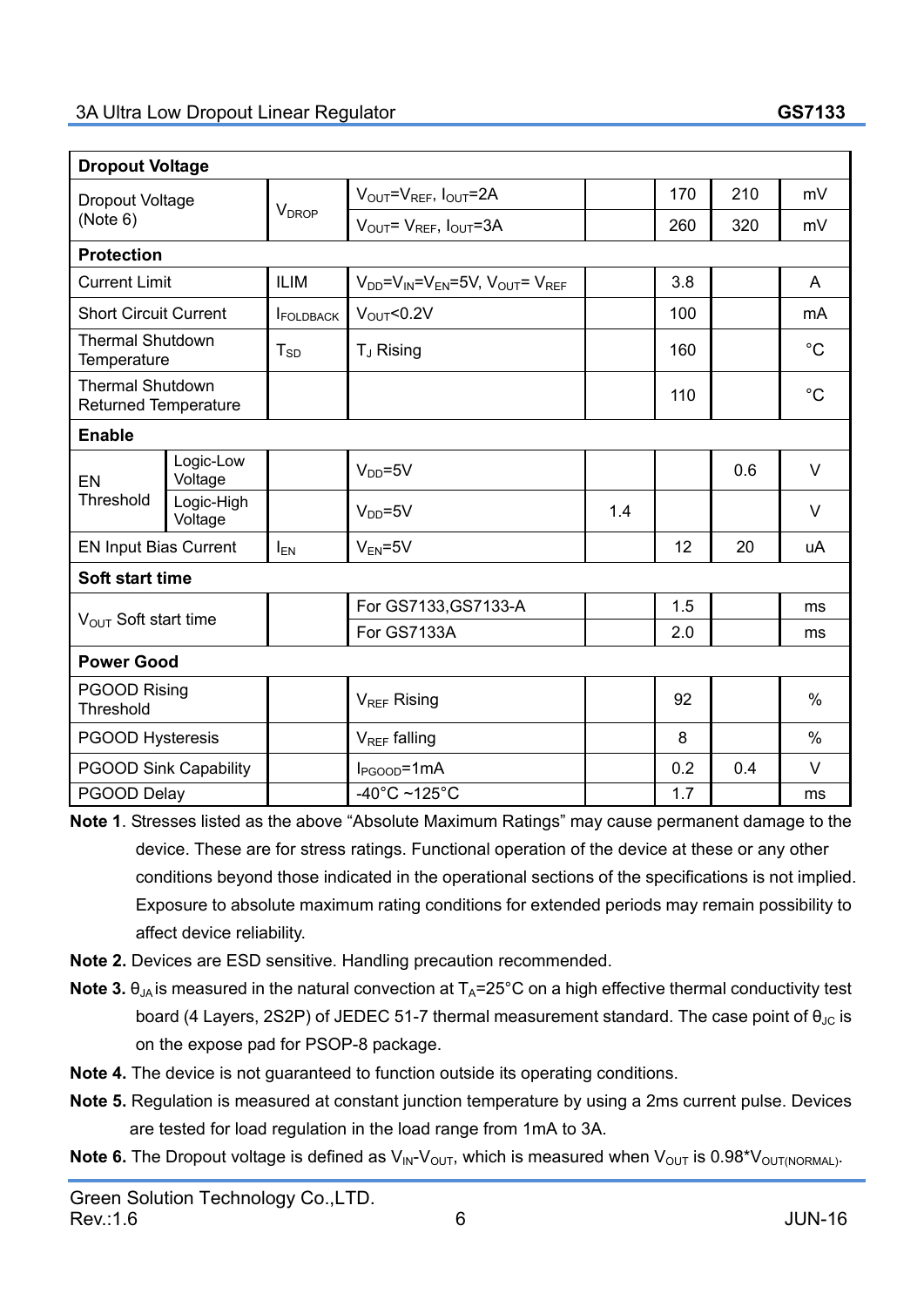The Dropout voltage is measured at constant junction temperature by using a 2ms current pulse.

**CONSTRUCTION REPORTS**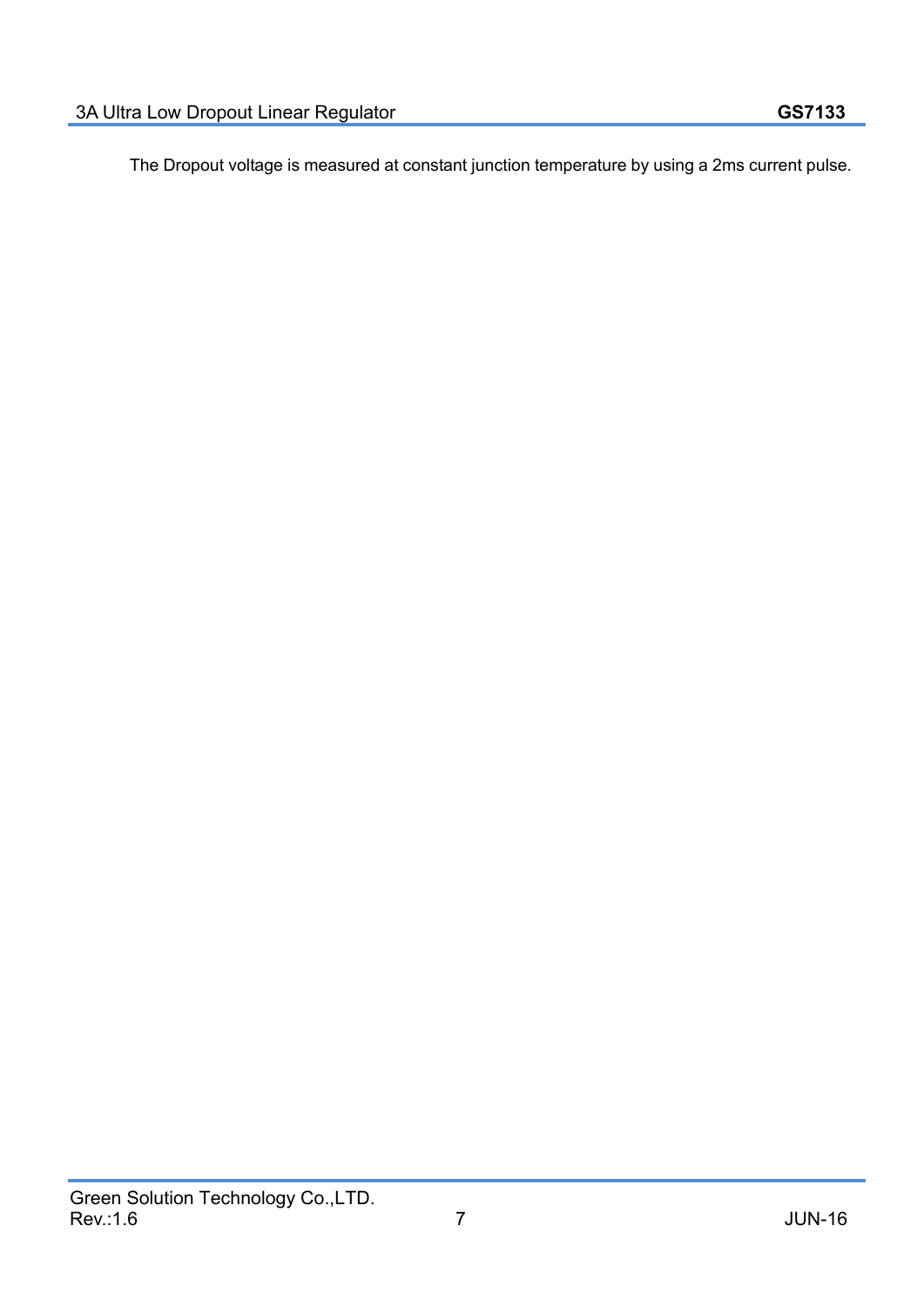# **Typical Characteristics**



**V<sub>IN</sub>** Line Transient Response

Green Solution Technology Co.,LTD. Rev.:1.6 JUN-16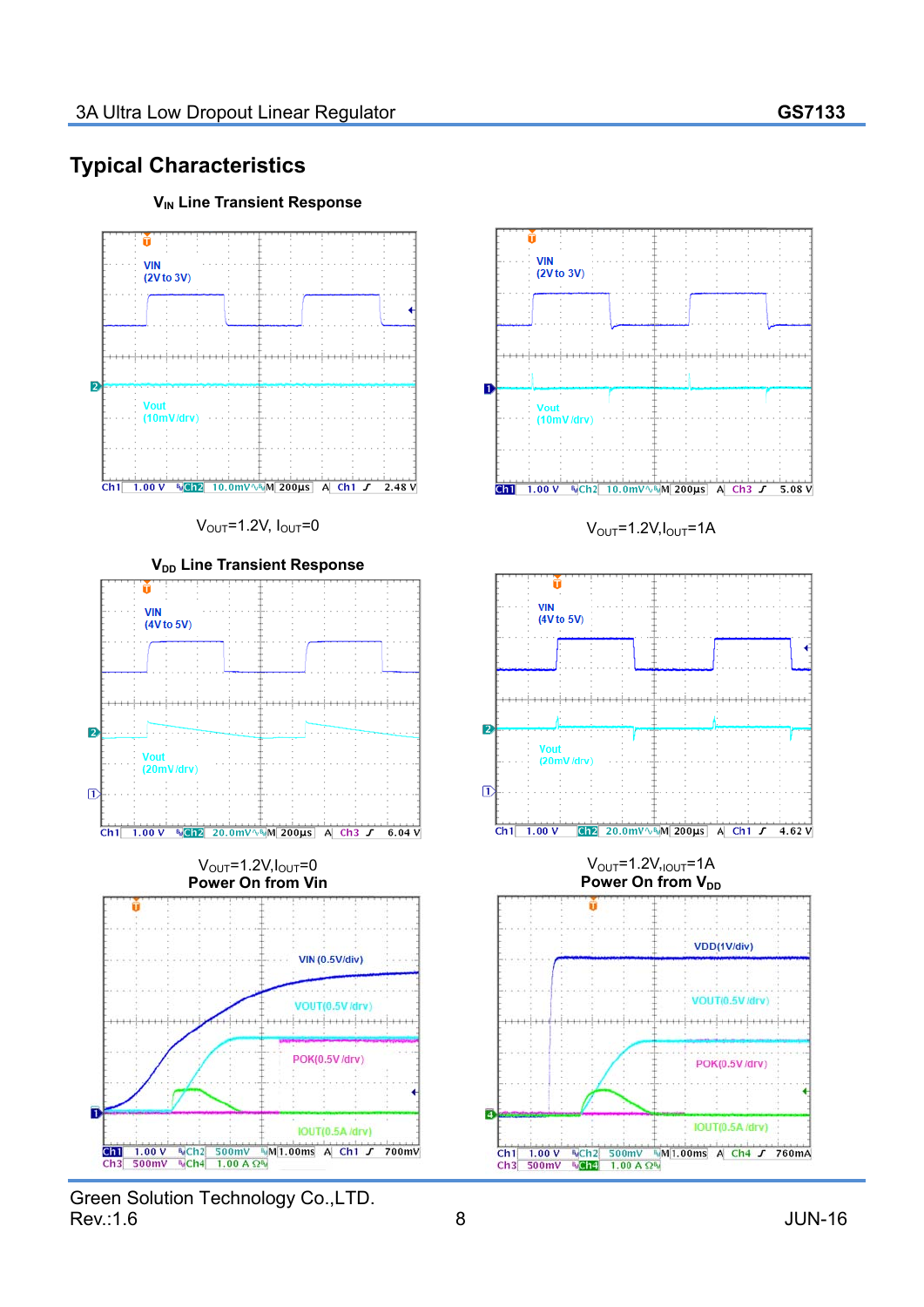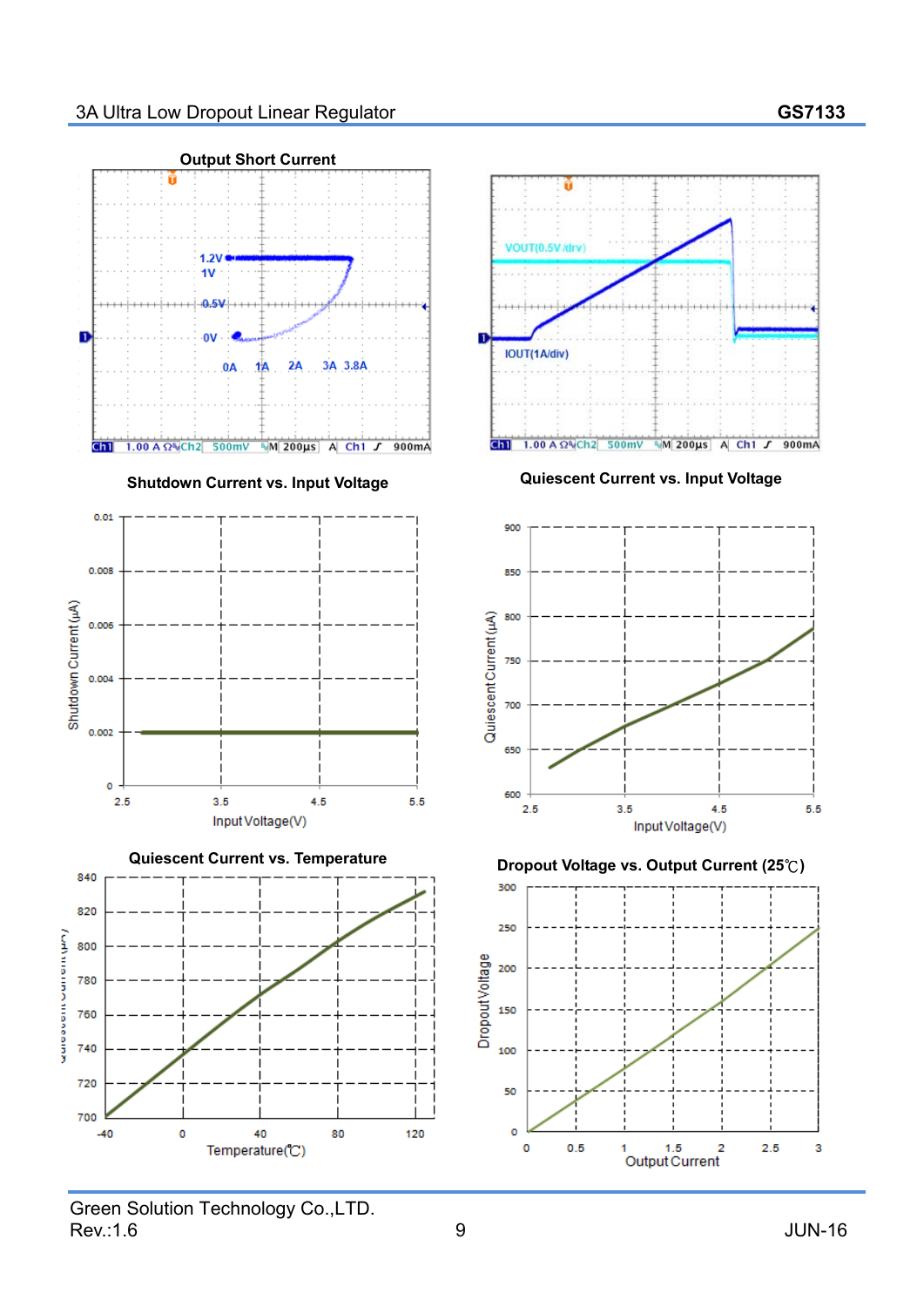### **Application Information Enable**

The GS7133 has a dedicated enable pin(EN). When the EN pin is in the logic low  $(V_{FN} < 0.6V)$ , the regulator will be turned off, reducing the supply current to less than 1uA.

When the EN pin is in the logic high  $(V_{FN} > 1.4V)$ , the regulator will be turned on and undergoes a new soft-start cycle. Left open, the EN pin is pulled down by a internal resistor to shut down the regulator.

#### **Power-on-Reset**

The GS7133 features a power-on-reset control through monitor both input voltages to prevent wrong operations. Only after the two supply voltages exceed their rising POR threshold voltages, the regulator is to be initiated and starts up.

#### **POK**

The POK pin is an open-drain output, and can be connects to  $V_{\text{OUT}}$  or other rail through an external pull-up resistor. As the output voltage arrives 92% of normal output voltage, an internal delay function starts to perform a delay time and then output the POK pin high to indicate the output is OK. As the output voltage falls below the falling Power-OK threshold or one of the two supply voltages falls below it's falling POR threshold, the POK pin will output low immediately without a delay time.

#### **Build-In Soft-Start**

An internal soft-start function controls rise rate of the output voltage to limit the current surge at start-up. The typical soft-start interval is about 1.5mS.

#### **Current Limit**

The GS7133 contains a foldback over current protection function. It allows the output current to reach the maximum value of 3.8A. Then further decreases in the load resistance reduce both the load current and the load voltage. The main advantage of foldback limiting is less power dissipation in the pass transistor under shortedload conditions. During startup, the current limit value is set to a high value, thus GS7133 can operate in full load condition. After startup, the current limit value is set to a normal value, so the pass transistor can be protected well.

### **Thermal-Shutdown Protection**

Thermal Shutdown protects GS7133 from excessive power dissipation. If the die temperature exceeds 160°C, the pass transistor is shut off. 50°C of hysteresis prevents the regulator from turning on until the die temperature drops to 110°C.

#### **Output Capacitor selection**

The GS7133 is designed to employ ceramic output capacitors as low as 10uF; if employ EL output capacitor as large as 1000uF, feedback resistance(Rbottom) should be larger than 100K ohm(Table 2). Place the capacitors physically as close as possible to the device with wide and direct PCB traces. Capacitor ESR should be less than 50mohm.

|         | Cout         | <b>Rbottom</b>            |
|---------|--------------|---------------------------|
| Ceramic | $\geq 10$ uF | $\geqslant$ 0.1K $\Omega$ |
|         | 1000uF       | $≥$ 100ΚΩ                 |

Table 1 Cout capacitor vs. Rbottom resistance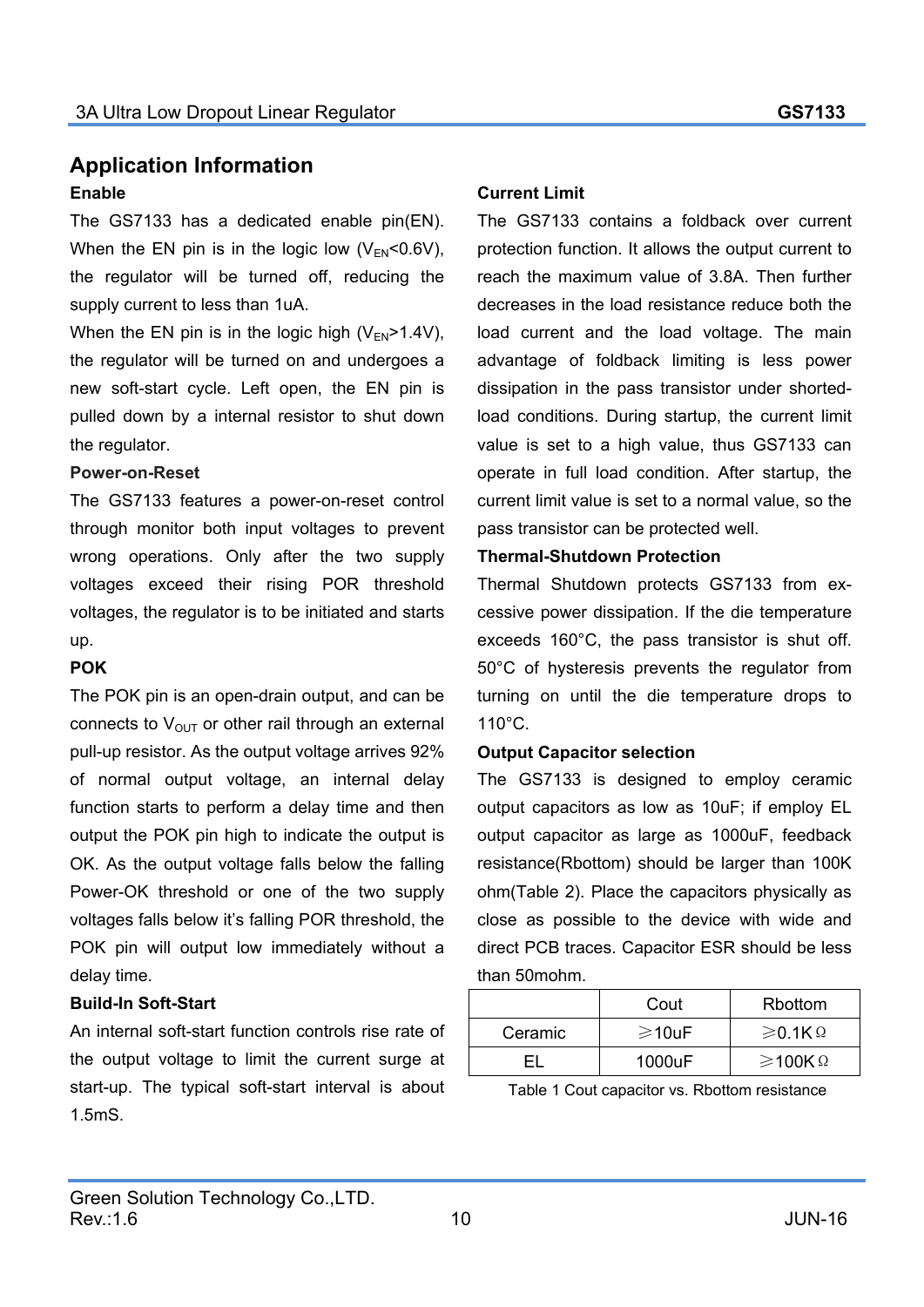#### **Feedback Network**

Figure 3 shows the feedback network. The suggested design procedure is to choose R2=10KΩ and then calculate R2 using the following formula:  $R1 = (V_{OUT}/V_{REF} - 1)*R2$ .



Figure 3 Feedback Network

 $C_{\text{OPTION}}$  can improve transient response, and recommend value as follow:

| $V_{\rm OUT}$    | R1                            | COPTION     |
|------------------|-------------------------------|-------------|
| $0.8V \sim 1.6V$ | $0 \sim 10 \text{ K}\Omega$   | 470pF~1nF   |
| $1.6V \sim 2.4V$ | 10 K $\Omega$ ~ 20 K $\Omega$ | 100pF~500pF |
| $2.4V \sim 3.6V$ | 20 KΩ ~ 30 KΩ                 | 20pF~300pF  |
|                  |                               |             |

Table 2  $R1$  vs.  $C_{\Omega$ PTION

#### **Input Capacitor selection**

Bypass VIN to ground with a 10uF or greater capacitor. Bypass VDD to ground with  $a$  1uF capacitor for normal operation in most applications. Ceramic, tantalum or aluminum electrolytic capacitors may be selected for input capacitor. However ceramic capacitors are recommended due to their significant cost and space savings. Place the capacitors physically as close as possible to the device with wide and direct PCB traces.

**Power Dissipation and Layout Considerations**  Although internal thermal limiting function is integrated in GS7133, continuously keeping the junction near the thermal shutdown temperature may possibly affect device reliability. For continuous operation, it is highly recommended to

keep the junction temperature below the maximum operation junction temperature 125°C for maximum reliability.

The power dissipation definition in device is:

 $P_D = (V_{IN} - V_{OUT}) \times I_{OUT} + V_{DD} \times I_{Q}$ 

The maximum power dissipation can be calculated as:

 $P_{D(MAX)} = (T_{J(MAX)} - T_A) / \theta_{JA}$ 

Where  $T_{J(MAX)}$  is the maximum operation junction temperature  $125^{\circ}$ C,  $T_A$  is the ambient temperature and the  $\theta_{JA}$  is the junction to ambient thermal resistance.

The thermal resistance  $\theta_{JA}$  for PSOP-8 package is 75°C/W on the standard JEDEC 51-7 (4 layers, 2S2P) thermal test board. The copper thickness is 202. The maximum power dissipation at  $T_A$  = 25°C can be calculated by following formula:

 $P_{D(MAX)} = (125^{\circ}C - 25^{\circ}C) / (75^{\circ}C/W) = 1.33W$ (SOP-8 Exposed Pad on the minimum layout)

The thermal resistance  $\theta_{JA}$  for TDFN10-3x3 package is 60°C/W on the standard JEDEC 51-7 (4 layers, 2S2P) thermal test board. The maximum power dissipation at  $T_A$  = 25°C can be calculated by following formula:

 $P_{D(MAX)} = (125^{\circ}C - 25^{\circ}C) / (60^{\circ}C/W) = 1.67W$ 

The thermal resistance  $\theta_{JA}$  of PSOP-8 is determined by the package design and the PCB design. Copper plane under the exposed pad is an effective heat sink and is useful for improving thermal conductivity. As shown in Figure 3, the amount of copper area to which the PSOP-8 is mounted affects thermal performance. When mounted to the standard PSOP-8 pad (Figure 3.a),  $\theta_{JA}$  is 75°C/W. Adding copper area of pad under the PSOP-8 Figure 3.b) reduces the  $\theta_{JA}$  to 54°C/W. Even further, increasing the copper area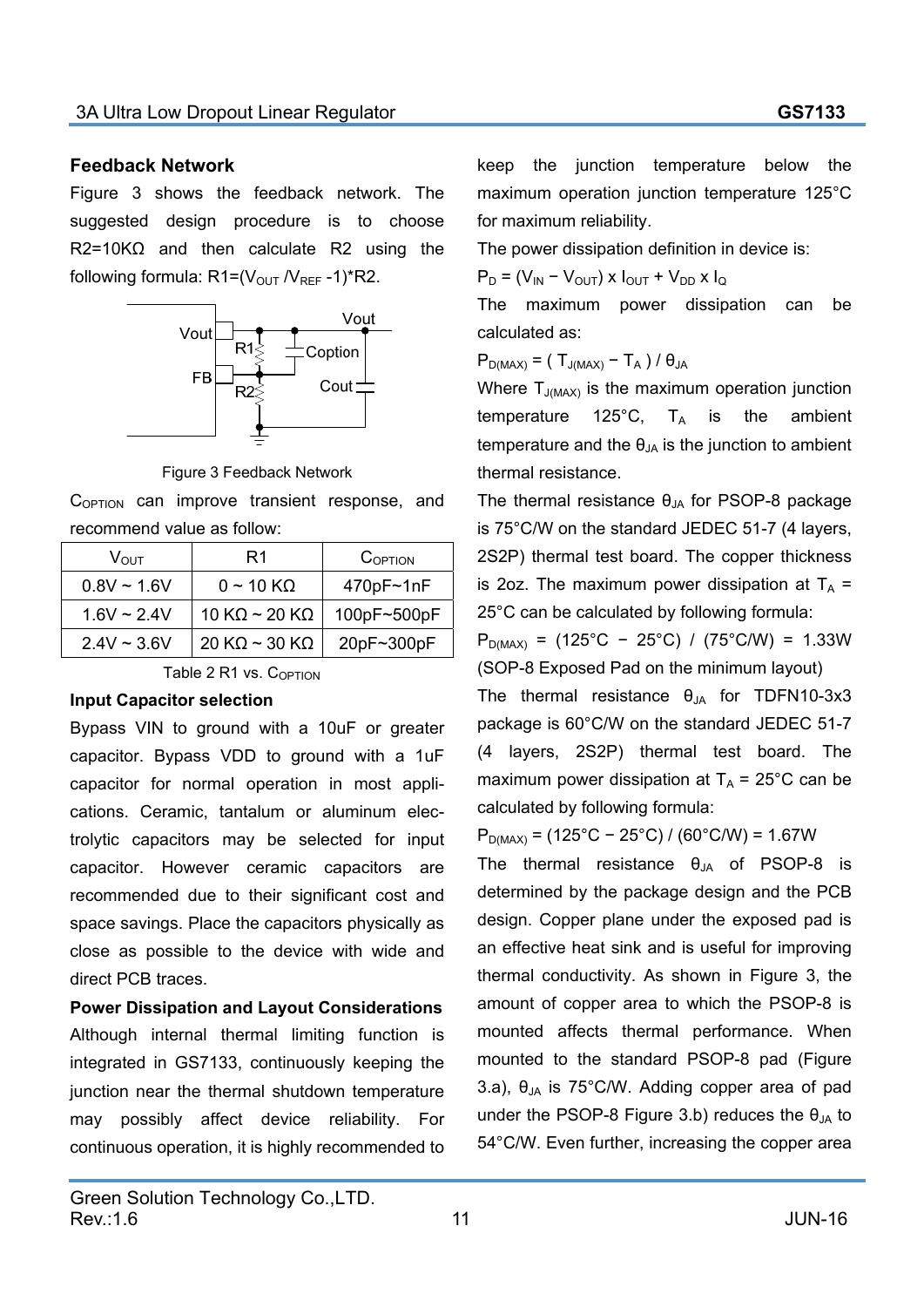of pad to 70mm2 (Figure 3.c) reduces the  $\theta_{JA}$  to 49°C/W.





Figure 3 (c). Copper Area = 70mm<sup>2</sup>,  $\theta_{JA}$  = 49°C/W

Figure 3.  $\theta_{JA}$  vs. Different Cooper Area Layout Design

And Figure 4 shows a curve for the  $\theta_{JA}$  of the PSOP-8 package for different copper area sizes using a typical PCB with 2oz copper in still air.



Figure 4  $\theta$ <sub>JA</sub> vs. Copper Area

The maximum power dissipation depends on

operating ambient temperature or fixed  $T_{J(MAX)}$ and thermal resistance  $\theta_{JA}$ . For GS7133 packages, the Figure 5 of derating curves allows the designer to see the effect of rising ambient temperature on the maximum power allowed.



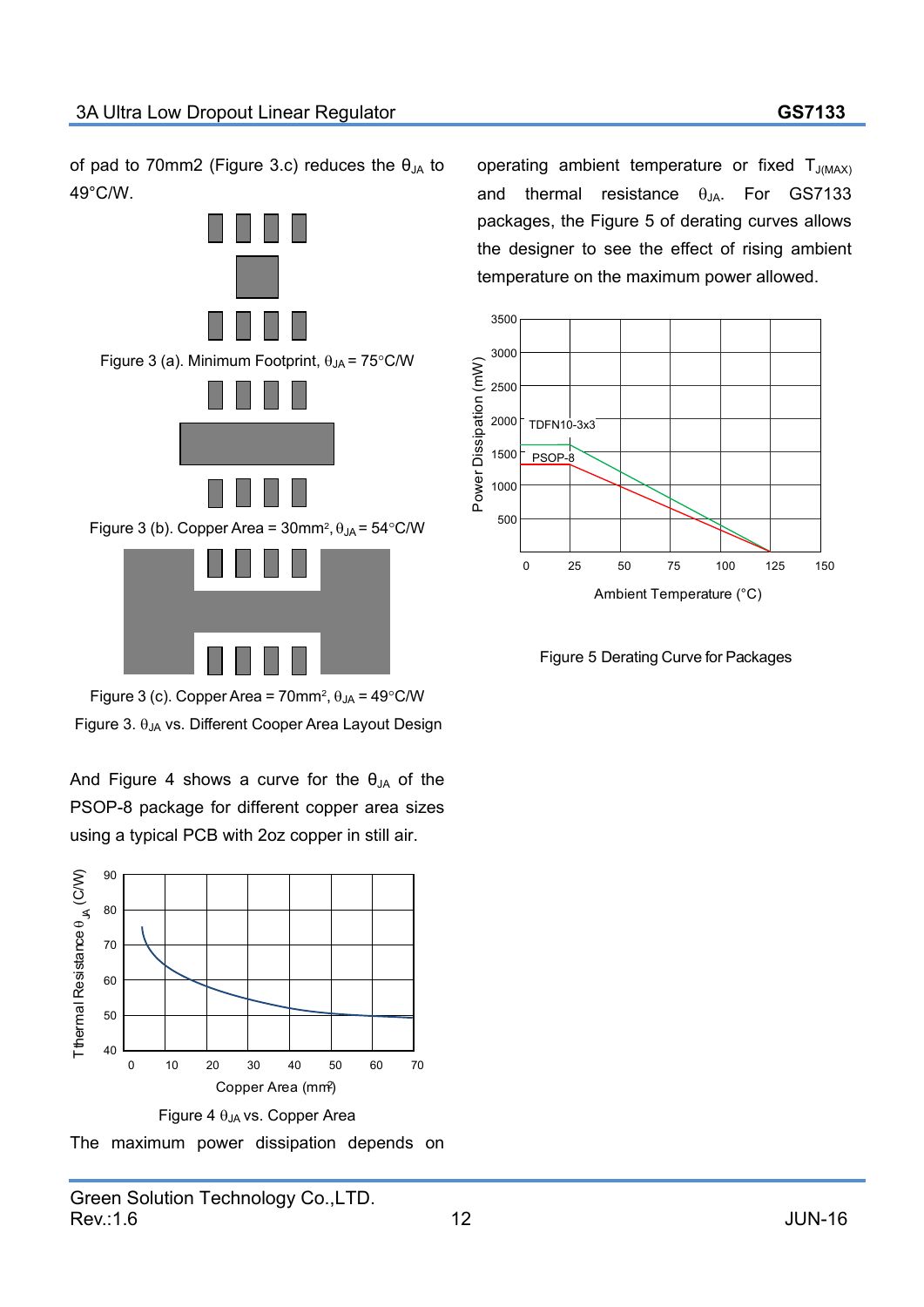### **Package Dimensions, PSOP-8(B)**



#### Note:

- 1. Min.: Minimum dimension specified.
- 2. Max.: Maximum dimension specified.
- 3. REF.: Reference. Normal/Regular dimension specified for reference.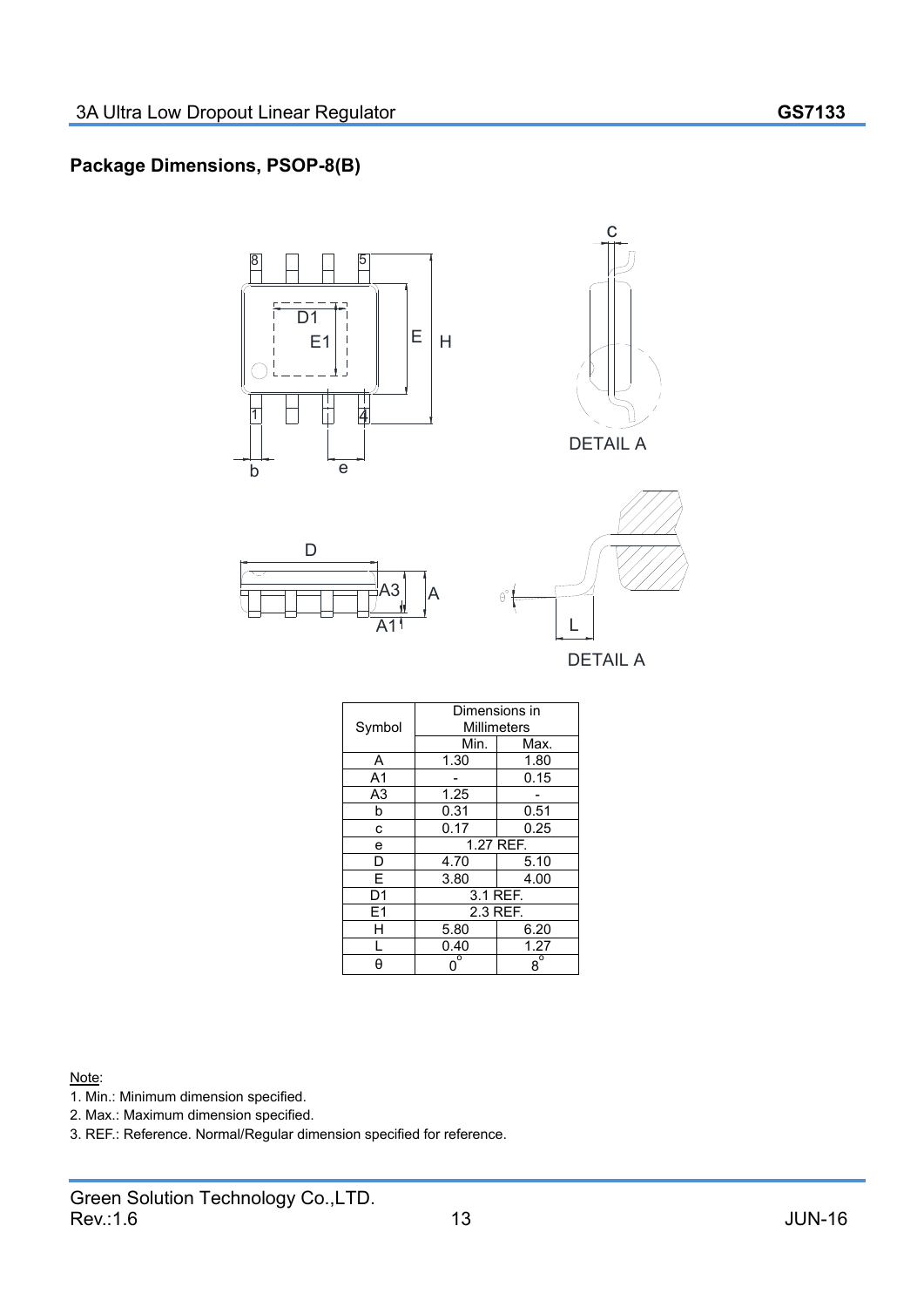### **Package Dimensions, TDFN10-3x3**



#### Note:

- 1. Min.: Minimum dimension specified.
- 2. Max.: Maximum dimension specified.
- 3. REF.: Reference. Normal/Regular dimension specified for reference.